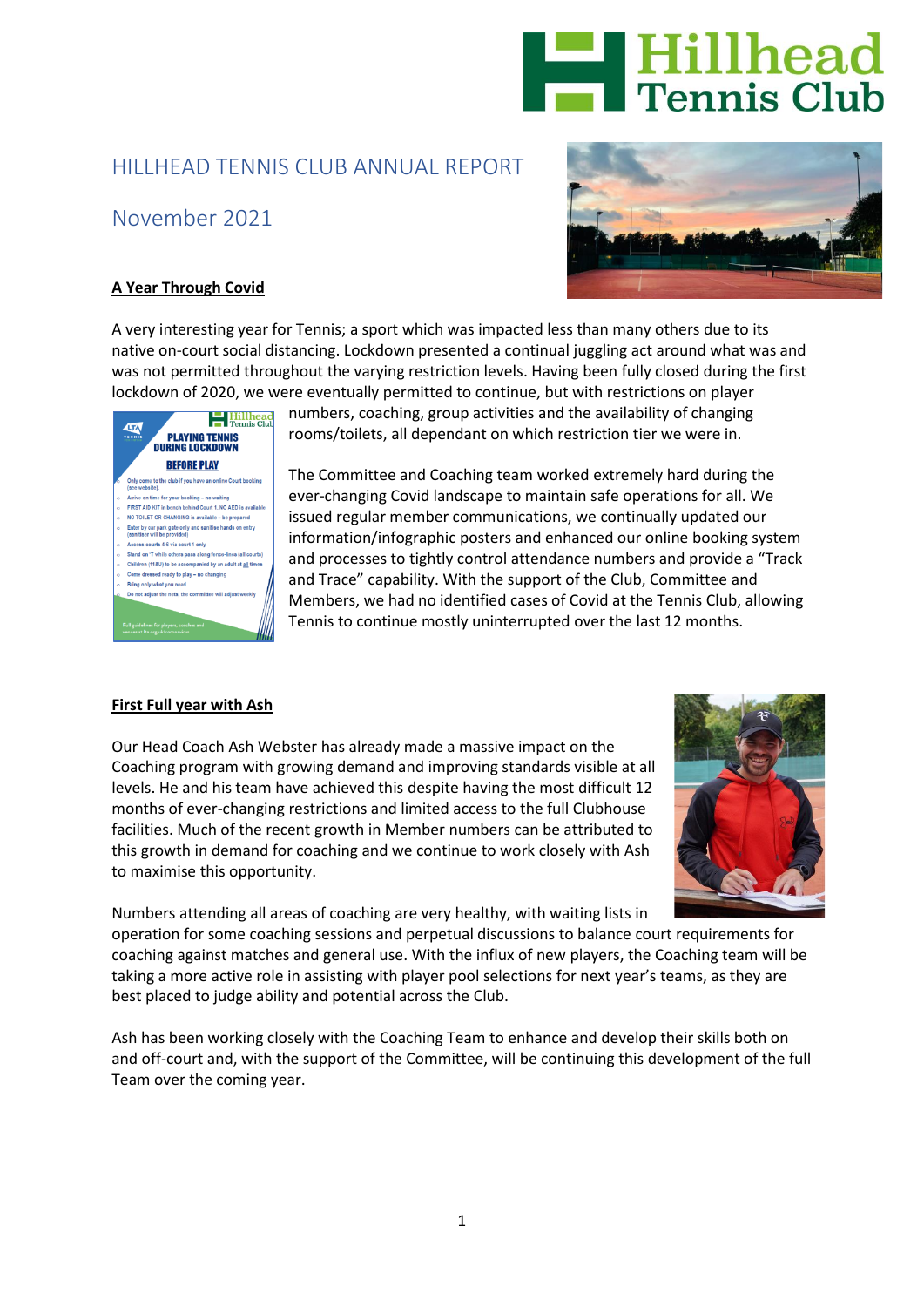

### **Youthful Exuberance**



The trend of new members in the last year (and somewhat before) has shown the Tennis Club experience a shift towards younger players – but predominantly male. We are now reviewing this trend along with team player numbers (and successes), social player trends and general player activity across all ages and genders, to help us identify the areas where we feel we can progress and focus our efforts in the coming years to ensure Hillhead Tennis Club continues to thrive.





Our junior players are however certainly putting Hillhead firmly on the "Tennis Map". With successes and finalist performances at Scotland Tour and County Tour Level, Fast 4 Regional, Tennis Solutions Masters (Bristol), Tayside U12 and Lanarkshire Open to name but a few, Hillhead is certainly on a good path.

It is very exciting to watch these young, talented players grow in confidence, ability and success, and we hope they continue to thrive and encourage others at Hillhead.



#### **Junior player support initiative**



One young Hillhead player who shows exceptional potential is Ares Power who we have selected as the first recipient of our Player Support Initiative. Under this, Ares will receive additional, personalised support from the Committee and Coaching Team, which may include coaching and mentoring, support with equipment, assistance in entering and playing tournaments or other support as deemed appropriate. We hope this will help Ares to reach her full Tennis Potential and become a force to be reckoned with in the coming months and years.

#### **Good Team Performance With New Young Talent**

The primary Summer Tennis Season has concluded, and we are now well into the Winter season which provides good team competition year-round. Our Teams enjoyed a very successful summer season, with some very strong results pushing the top three Men's teams into higher divisions than in recent years, and the Women cementing their place among the stronger teams in the West. The Junior Girls enjoyed an exceptional season and continue to go from strength to strength, with the boys not far behind.

We are carefully considering our Team plans for next year and whether we will require additional teams to satisfy the growing number of players seeking Team competition. This year we had 54 teams playing in a variety of leagues, which creates a lot of court usage, so this needs very careful review against our other demands on court usage.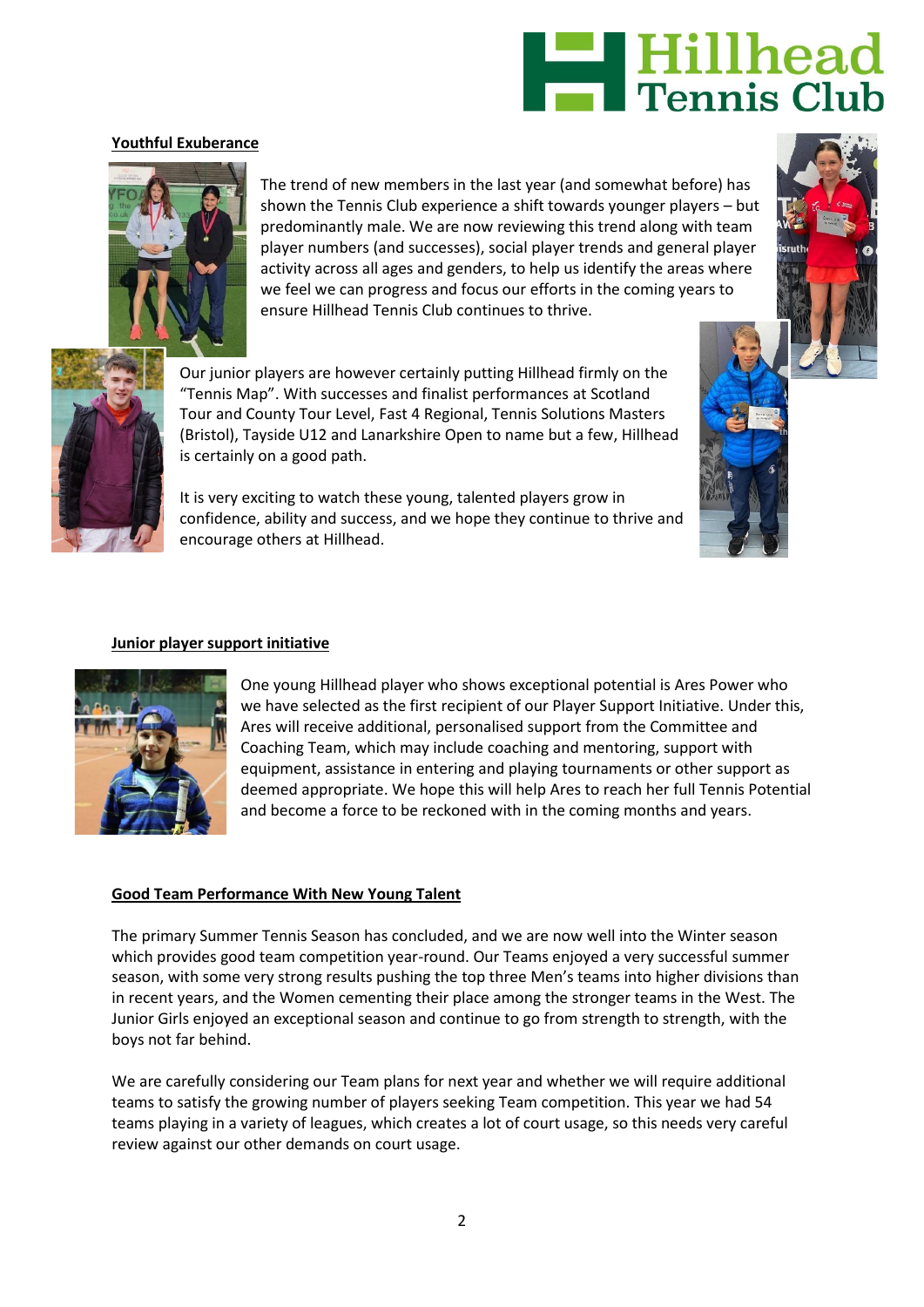

### **Club Championships**



Despite being delayed by about 6 weeks (due to the league season overrunning from Covid Delays), our Club Champs proved a great success with high numbers of entries and (mostly) fair weather matches being played throughout. Final's day was a blustery but dry day, and all finals were played in excellent spirit. It was particularly encouraging to see so many new faces reaching the Finals and playing the matches in true "Hillhead" spirit, and to see so many spectators coming down to show their support for the finalists.

#### **Social Tennis**

Thankfully reducing restrictions and concerns around Covid have allowed us to return to our regular Social Tournaments, with Pizza's, Barbecues and a good deal of socialising taking place after to bring everyone together. These are always hugely popular with players of all abilities and provide a fun, relaxed way to get to know other players and maybe even take home a prize! Big thanks to Ash for organising these and keeping us all in check. We hope to continue these approximately bi-monthly throughout the year, so keep an eye out for announcements and entry details.



Our recurring weekly social sessions also returned this year (initially with track and trace requirements) but are now back to normal "turn up and play". We are aware that these are often disrupted during match seasons and will be reviewing the scheduling next year to try and minimise this where possible. These are a great chance for players to just come along and mix around and all abilities are welcome. Check the website/social media for full details.

#### **Member Numbers and Court Congestion**

Limited access to other activity made Tennis a very attractive sport for many during lockdown, and as a result member numbers continued to swell throughout the year - now at over 470 Tennis members. While this is positive from a Sports Club Subscription perspective (bringing them much needed income), reduced group activity and lots of "working from home" meant a lot of players making full use of courts at all hours of the day, making it very congested at all times. In order to reduce this congestion, we had to implement a fair usage policy and, for a short while, to restrict new joiners on a waiting list basis.

Thankfully as we trend towards the old "normality" again, we can relax some of these measures and once again welcome new members and occasional guests to Hillhead Tennis Club. We are however continuing to monitor player numbers and court usage, and have set a ceiling of 500 members max to maintain a respectable availability over the winter. We may revise this number in early Spring as matches commence and the warmer weather starts to bring more players back to the courts.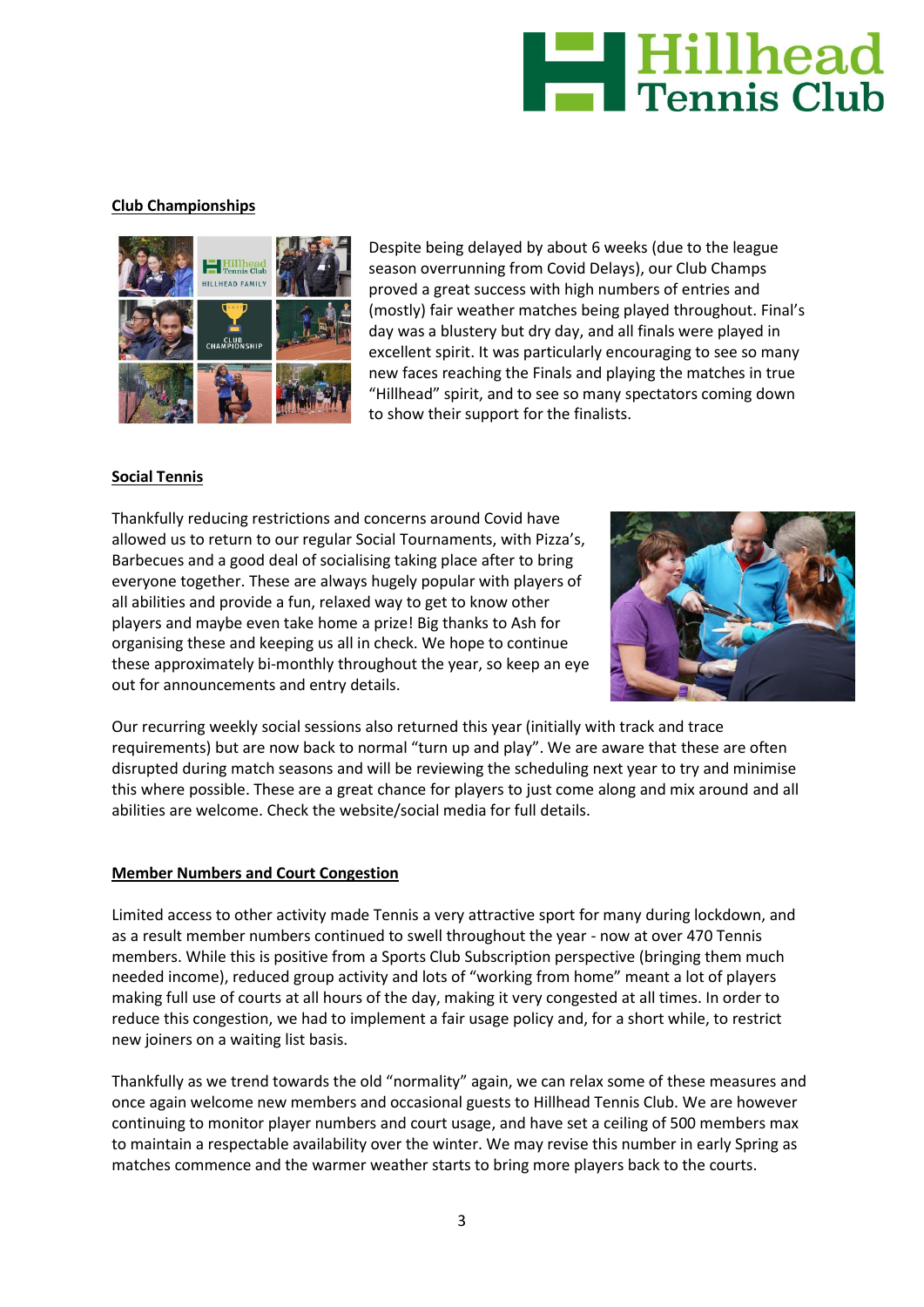

#### **New Website and Social Media Presence**

In an effort to improve and consolidate our Communication methods to members and beyond, we are working on reducing the number of channels/groups we have currently and focussing on our Website, [Twitter,](https://emea01.safelinks.protection.outlook.com/?url=https%3A%2F%2Ftwitter.com%2FHillheadTennis&data=04%7C01%7C%7Cd4546a1c3c454bfee50f08d96877d86f%7C84df9e7fe9f640afb435aaaaaaaaaaaa%7C1%7C0%7C637655686205146384%7CUnknown%7CTWFpbGZsb3d8eyJWIjoiMC4wLjAwMDAiLCJQIjoiV2luMzIiLCJBTiI6Ik1haWwiLCJXVCI6Mn0%3D%7C1000&sdata=Iife03Q0XdSjy%2FxfWPc3TMoraWWoAwse7qMWu20gAxE%3D&reserved=0) [Facebook](https://emea01.safelinks.protection.outlook.com/?url=https%3A%2F%2Fwww.facebook.com%2Fhillhead.tennis.club&data=04%7C01%7C%7Cd4546a1c3c454bfee50f08d96877d86f%7C84df9e7fe9f640afb435aaaaaaaaaaaa%7C1%7C0%7C637655686205146384%7CUnknown%7CTWFpbGZsb3d8eyJWIjoiMC4wLjAwMDAiLCJQIjoiV2luMzIiLCJBTiI6Ik1haWwiLCJXVCI6Mn0%3D%7C1000&sdata=Xj1BloEIgS8N%2F5MFcKQSBB5xdC3guoQMezaLcWvjNRU%3D&reserved=0) and [Instagram](https://emea01.safelinks.protection.outlook.com/?url=https%3A%2F%2Fwww.instagram.com%2Fhillheadtennisclub%2F&data=04%7C01%7C%7Cd4546a1c3c454bfee50f08d96877d86f%7C84df9e7fe9f640afb435aaaaaaaaaaaa%7C1%7C0%7C637655686205156343%7CUnknown%7CTWFpbGZsb3d8eyJWIjoiMC4wLjAwMDAiLCJQIjoiV2luMzIiLCJBTiI6Ik1haWwiLCJXVCI6Mn0%3D%7C1000&sdata=k9XR3oZ%2FDK1MdcvNbflZLc6a5y%2BeItDxn58qC9nYBoI%3D&reserved=0) pages becoming the primary means of rapid communications.



We recently launched our new, simplified

website which allows us to make easier, faster changes and keep it more up to date than the old one, which had become unmaintainable. We also formed a Social Media Sub Committee\* to take responsibility for creating content and posting on these channels and are delighted that there is a significant improvement in the quantity and quality of postings, as well as good growth in the followers and interactions from members and beyond.

#### **Maintenance**



The past year saw the introduction of a new Grounds maintenance Contractor to Hillhead Sports Club and we have been working closely with them to improve the maintenance undertakings for the Tennis Courts. Our continual battle remains to keep the sand on the courts (and not in the car park/cars/houses/bags) and so we would ask that everyone to give their shoes a bang with a racket before leaving the courts and remember to brush their shoes on departure.

We are monitoring the bumps caused by roots at the rear of courts 5  $\&$  6 and are advised that this could be just the swelling of the previously killed tree roots which will eventually decay and subside. We have also arranged for trimming of all trees surrounding the courts when the leaves have (finally) stopped falling.

We have been working hard to maintain operational floodlights over the last year and are currently arranging for repair of the 2 failed floodlights. We have also been working with the Sports Club Board to agree a plan for replacement of all floodlights with modern LED's over the course of the winter and hope to announce more on this soon.

We have replaced the old plastic, court benches with wooden ones this year and have dedicated two of them to much loved members who are no longer with us, namely Alison Romanis and Walter Steedman. We hope players enjoy taking the time to spare a thought for them (and others no longer with us) while taking a short breather on these benches between games.



Eddy continues to undertake most of the smaller jobs which require to be done around the courts (from bins to benches; drag mat repairs to installing safety netting; managing match balls to engraving) and we thank him for the time and effort he puts in.